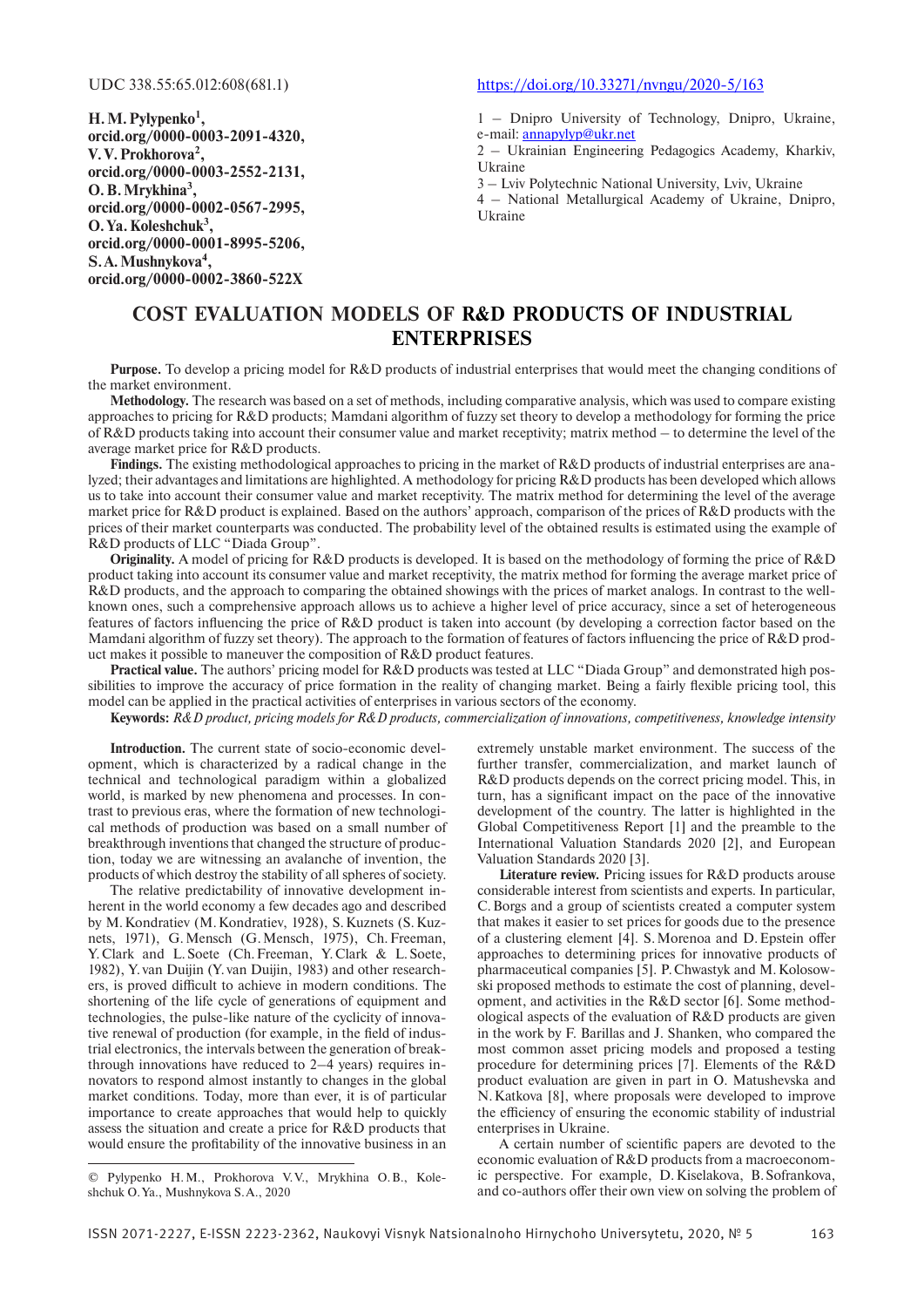R&D in the development of global competitiveness on the example of Slovakia [9], while M. Wang's work deals with methods for evaluating and applying academic technologies in Taiwan [10].

Despite a significant scientific background, the real activity of business entities in the field of R&D continues to generate problems that need to be solved. Thus, for companies that create innovative products, there are still relevant issues of creating a price formation tool that would meet the modern requirements of the changing market and would be effective for both developers and consumers. This issue is particularly important for industrial electronics enterprises, where the most promising economic activities are concentrated today and whose products form the technical and technological potential of the country's economy.

It should be noted that the existing approaches to ensuring pricing for R&D products are mainly based on quantitative assessment methods. This complicates management decisionmaking processes, which must take into account the variability of market conditions. Expert methods also do not provide an effective basis for justifying the price of R&D products. A combination of quantitative and expert methods is needed to ensure a comprehensive approach to pricing for R&D products.

**Purpose.** This work purpose is to create a pricing model for R&D products of industrial enterprises that would meet the changing conditions of the market environment.

**results.** The theoretical and methodological basis of the vision of innovative development is presented in [11], and the sources for the development of methods and models for the valuation of R&D products is carried out in [12], where, in particular, a matrix approach to market pricing is developed. The basics of evaluating innovative technologies in the digital economy are explained in [13]. Based on these previous studies, as well as empirical data on the pricing of R&D products, we have formed three hypotheses, which were tested by directly evaluating various R&D products from the field of industrial electronics.

*Hypothesis 1.* The authors' pricing model for R&D products will contribute to obtaining reasonable results since it makes it possible to aggregate and account for a heterogeneous set of factors influencing R&D products.

*Hypothesis 2*. The characteristics of generalizing factors influencing the price of R&D products that are used in the authors' model are universal, suitable for pricing purposes in the case of any type of R&D products.

*Hypothesis 3.* The authors' methods of price adjustment for R&D products are suitable for pricing purposes in short, medium- and long-term periods.

It should be noted that several documents regulating general approaches to the valuation of R&D products have been developed in the world practice. The main groups are International Valuation Standards (IVS) [2] and European Valuation Standards (EVS) [3]. The role of these groups of standards is defining because they are part of the international legal and regulatory framework (Directives and Regulations of the European Union). Important for evaluation purposes are the three, presented in EVS, European Business Valuation Guidance Notes (EBVGN), which follow from EVS and provide more detailed information and explanations on the main issues and evaluation techniques.

In Ukraine, the evaluation of R&D products should be made in concordance with IVS and EVS and be carried out on the principles of national standards approved at the state level. Pricing is based on the assessment of the cost of R&D products, and therefore, similar methodological approaches are used, which are cost-based, revenue, comparative (market), and combined. In Ukraine, they are approved by the Resolution of the Cabinet of Ministers of Ukraine dated 03.10.2007 No. 1185 [14] (with amendments and additions). These approaches are represented by different types of methods.

Traditionally, companies' price formation for R&D products is based on a cost-based methodological approach, taking into account all types of costs incurred by the developer (enterprise) during the creation of this R&D product. In this case, various methods of cost-based approach can be applied (in particular, replacement cost, initial cost, cost gain, coefficient, and others). The cost-based approach methods are based on the economic principles of substitution and price equilibrium and provide fairly accurate results for pricing purposes.

Cost-based approach methods are most often used during the basic evaluation of R&D products, the formation of cost estimates for research and development work based on R&D product data, and so on. Often, the cost-based approach is used to determine the value of R&D products in order to transfer them to the assets of a business entity and increase its market value.

On the one hand, determining the price based on the costbased approach is less risky than other approaches, since it is based only on the actual costs of the developer. However, on the other hand, the price set by this approach may not reflect the actual place of a particular R&D product among competitive products during its market launch. This price also does not take into account the future benefits of using the R&D product, social standards, and moral tear of the R&D product (in particular, if the R&D product is developed for a long period of time – more than five years). The approach also does not take into account the risks of the licensee obtaining economic benefits from the R&D product.

The total cost of developing an R&D product is primarily used as a source for determining the break-even point of a given R&D product. In other words, such methods can only show the "lower limit" of the R&D product price, which will require further adjustment to take into account market conditions (consumer requests, market trends, the appearance of technology characteristics after its market launch, and so on). This reduces the effectiveness of using cost-based approach methods in pricing for R&D products.

The revenue methodology approach allows us to set the price of an R&D product as the present price of future economic income that is associated with the ownership of this R&D product over its estimated cycle of life. Among the methods of this approach are: the discounted cash flow method, royalty method, real license fees, method of profit capitalization, method of excessive income, and others. The price of an R&D product based on the methods of this approach is formed by calculating the present price of the projected future benefits. The application of the revenue approach is based on determining the amount of profit that can bring an R&D product, as well as capitalization rates that take into account the risk associated with the return of an R&D product. The complexity of applying revenue approach methods for an R&D product is due to a significant level of subjectivity in the justification of cash flows, which are often determined by the place of application of this R&D product. In general, this methodological approach is universal, making it possible to determine exactly the cost of an R&D product, which should be set according to the scenario of the commercialization of the R&D product. The disadvantage of the revenue approach is the difficulty of obtaining initial information for pricing R&D products.

The comparative (market) methodological approach to pricing for R&D products is represented by the following methods: cost of acquisition, comparative sales, expert assessments, and so on. The application of the approach is the process of evaluating the market value of an R&D product by comparing similar R&D products and comparing them with the evaluated R&D product. The "downside" of the comparative approach is blurring the uniqueness of the R&D product, since objects with similar consumer value will have similar prices. Effective application of the comparative methodological approach is possible if estimators are able to collect an ar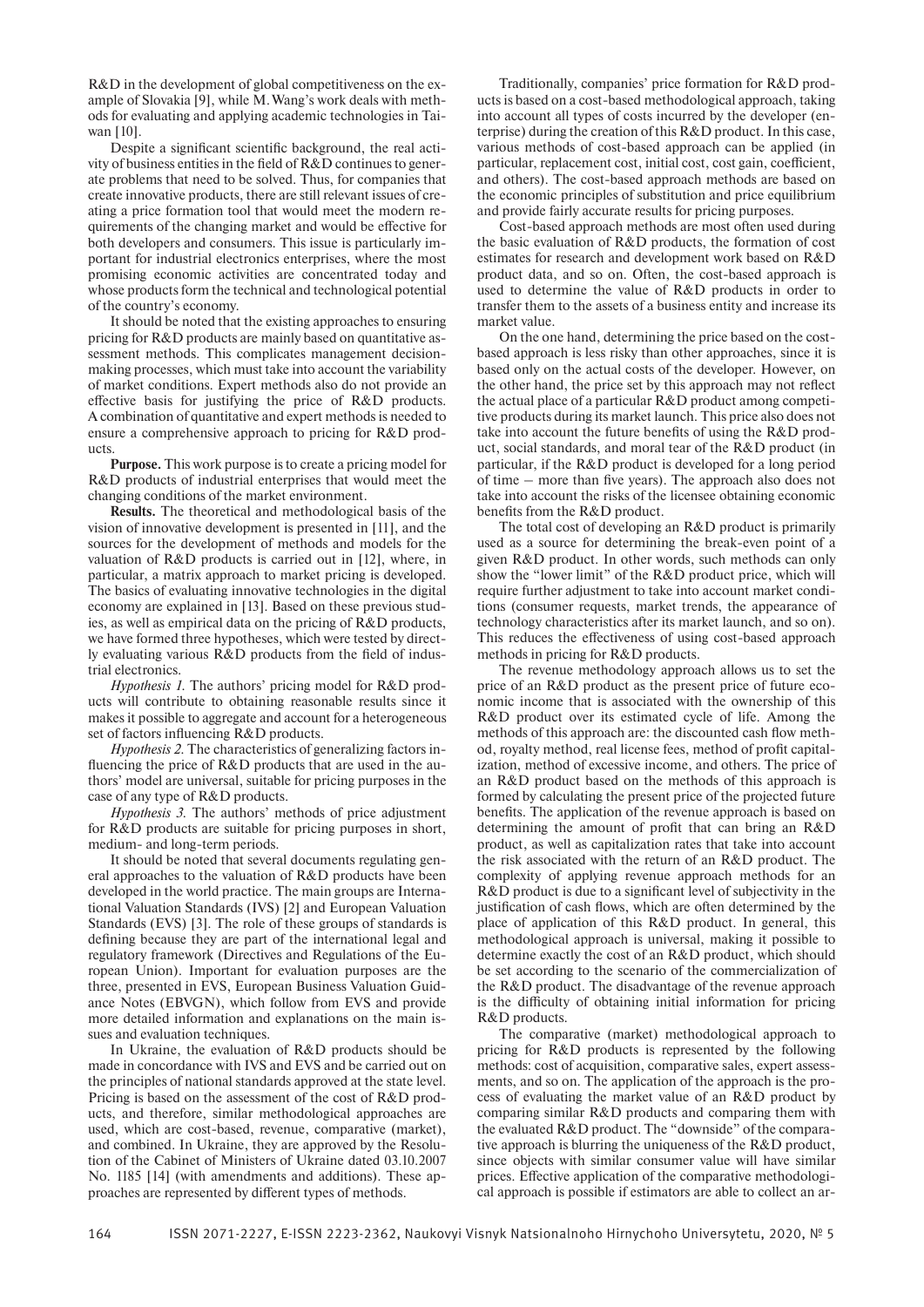ray of diverse information (production, market, financial, etc.) not only on the R&D product in question but also numerous analogs.

Among the disadvantages of this approach, we should note the complexity of mutual understanding between the parties of the concept of comparability of R&D products and their analogs, lack of consideration of the prospects for the development of R&D product, the need to make complex price adjustments for R&D product, and so on. The problem areas that can arise when pricing R&D products using a comparative methodological approach are that transfer transactions with comparable R&D products in the market are usually limited to two or three enterprises or even divisions of a single enterprise. Prices for R&D products (in particular, transfer prices) are mostly a trade secret and are not subject to official disclosure. Although most R&D products are unique, the comparative methodological approach is not widely used for them. However, in the field of industrial electronics, sufficient information can be obtained to apply this approach.

A significant advantage of the comparative methodological approach is to take into account the probabilistic nature of the R&D product price, which depends on many dynamic factors. Along with other methods, the methods of this approach most effectively reflect the demand and supply for an R&D product, taking into account the market situation as much as possible.

A combined approach to pricing for R&D products can integrate all of the above approaches. Among the methods of the combined approach, there is the method of environmental and social assessment, the method of weight contributions of the market, cost-based and revenue approaches to the final result, and others.

Due to the exclusivity of R&D products, the complexity of searching for analog objects, the variety of specific characteristics of R&D products, the conditions for their generation, implementation, and use, in practice, it is necessary to determine prices for such R&D products based on the methods of several methodological approaches. At the same time, the price of an R&D product should be formed taking into account market categories, namely: demand, supply, competition, and other market factors that directly or indirectly affect the pricing processes, along with an assessment of the key characteristics of R&D products.

Taking into account the changing market conditions and the uniqueness of each R&D product, the price formation for it should take into account the heterogeneous parameters of consumer value and its market receptivity. These two characteristics comprehensively describe the R&D product, on the basis of which you can form an idea of the prospects for its commercialization, market launch, diffusion, and so on. Based on the aggregation of parameters that determine the specifics of the consumer value and market receptivity of an R&D product, you can output a correction factor that will allow you to clarify the current price for the R&D product (for example, pre-formed by the cost-based method), which can later be compared with the price of the market analog of this R&D product.

However, if the theoretical relationship between the consumer value of an R&D product and its market receptivity is obvious, then it is not an easy task to justify an econometric model for determining such a correction factor, since the set of parameters that determine the consumer value and market receptivity of an R&D product is quite diverse, with a complex level of mutual correlation. Therefore, to develop a correction factor to clarify the price of an R&D product, taking into account its consumer value and market receptivity, it is advisable to use fuzzy set theory algorithms. Models based on these principles (in particular, Mamdani, Larsen, Tzukamoto, Sugeno, and others) have a high level of flexibility in minding expert assessments that are highly adaptable in practical application and contribute to the formalization of different types of dependencies.

By adjusting prices for R&D products based on fuzzy sets. we should understand the process by which, based on an existing set of data, we can establish significant parameters that determine the nature of the R&D product valuation and make it possible to analyze changes in its states that are not directly measured. The methodology for applying fuzzy set theory algorithms to evaluate economic phenomena is based on some theoretical foundations by L. Zadeh (L. Zadeh, 1976), in particular:

1) assume that the R&D product will enter the state that applies to a finite set of states *S* where there are two disjoint subsets  $S_1 \cup S_2$  ( $S_1$  is a subset of the states in the degree of manifestation of signs are consistent with the parameters of the desired state;  $S_2$  is a subset of the states in the degree of manifestation of signs are not consistent with parameters desired state. The subset  $S_1 = \{s_i\}, i = \overline{1,n}$  includes the types of states that contribute to effective development. The subset  $S_2 = \{s_j\}$ ,  $i = \overline{1,m}$  includes types of states that correspond to changes in parameters or their relationships that lead to deviations from the expected result;

2) we analyze sets *S* or subsets  $S_1$  and  $S_2$  as the basis for evaluating the real state of an object. The assessment is based on expert assessments and methods for its conduction;

3) we detect deviations from the parameters of the desired state (that is, the object can be in a state of transformation from the state  $S_k$  to  $S_l$ , since the conditions are not violated if  $S_k$  and  $S_l$  belong to a subset of states  $S_l$ ).

The criterion of cost efficiency in R&D product based on consumer values R&D product and market receptivity based on the algorithms of the theory of fuzzy sets is expressed by the maximization of the suitability level of the results obtained (estimates of) a particular market situation.

For the most part, R&D products are characterized by a significant level of innovation, which determines the level of their consumer value. At the same time, the consumer value may not be sufficient if the market receptivity of this product is low. On the one hand, consumer value is a response to market expectations or requests, and on the other – consumers may not be ready to purchase this R&D product. We believe that integrating these two mutually conditioned characteristics of an R&D product into a single correction factor using fuzzy set theory algorithms to form the price of the R&D product will help clarify the place of the R&D product in the market, form an adequate price for it, and achieve a high degree of predictability of market effects that an R&D product may entail. The price for an R&D product formed in this way will be reasonable since it will simultaneously take into account the characteristics of the R&D product that determine its consumer value and the signs of a changing market that will indicate the level of its receptivity.

In order to develop the above-described price adjustment coefficient for R&D products based on fuzzy set theory algorithms, the Mamdani model was selected. This model differs from others in the fact that its rules contain fuzzy values (membership functions) in their consequents. According to the Mamdani model, it is advisable to divide the process of price adjustment for R&D products into stages that are characterized by such mathematical content:

1) fuzzification (determining possible values of linguistic variables);

2) generalization of antecedents and consequents, forming conclusions using logical connections;

3) de-fuzzification.

Based on the conducted research, lists of features of generalizing factors influencing the price  $(x_1 -$  features that determine the consumer value of an  $R&D$  product,  $x_2$  – features that determine the market receptivity of an R&D product) are formed, which will adjust the price of R&D products. The attributes are summarized in Table 1, where they are assigned the value of linguistic variables.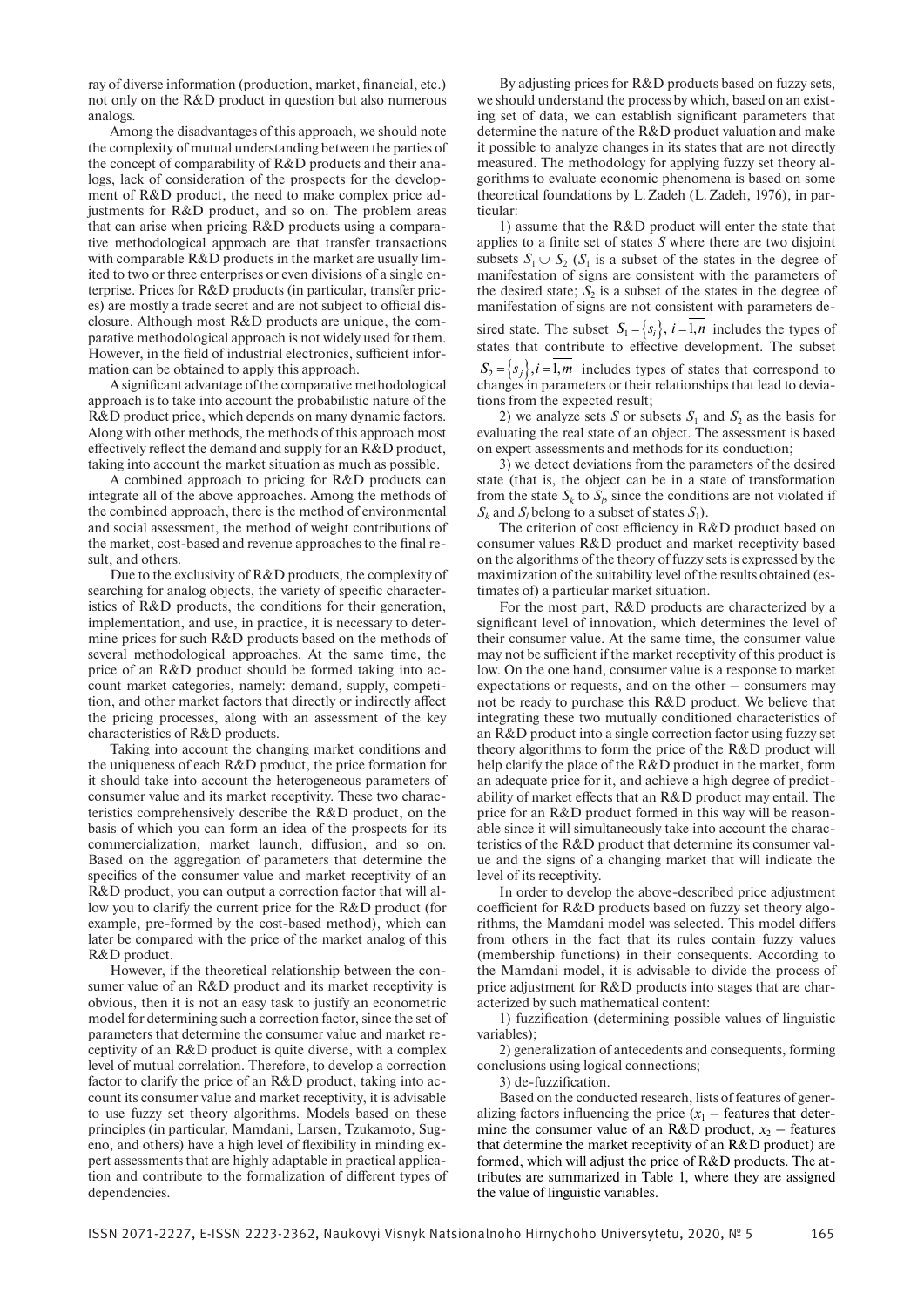| Generalizing factors influencing<br>the price of an R&D product<br>(thermal peaks) | Signs of factors influencing the price                                    | Meaning and explanation of<br>linguistic terms of the factor                                                     |  |  |  |  |
|------------------------------------------------------------------------------------|---------------------------------------------------------------------------|------------------------------------------------------------------------------------------------------------------|--|--|--|--|
| $x_1$ – features that determine the                                                | The level of competitiveness of an R&D product $(p_1)$                    | $L$ – low indicator level                                                                                        |  |  |  |  |
| consumer value of an R&D                                                           | The level of technological readiness of an R&D product $(p_2)$            | $[-50; -40; -30];$<br>$E$ – entertainable indicator<br>level $[-30; -20; -10]$ ;<br>$M$ – middle indicator level |  |  |  |  |
| product                                                                            | The level of the knowledge intensity of an R&D product $(p_3)$            |                                                                                                                  |  |  |  |  |
|                                                                                    | The legal protection level of an R&D product $(p_4)$                      |                                                                                                                  |  |  |  |  |
|                                                                                    | The level of key competencies of the R&D product development team $(p_5)$ | $[-10; 0; 10];$<br>$A$ – available indicator level<br>$[10; 20; 30]$ ;                                           |  |  |  |  |
|                                                                                    | The level of social orientation of an R&D product $(p_6)$                 |                                                                                                                  |  |  |  |  |
|                                                                                    | The level of environmental friendliness of an R&D product $(p_7)$         | $H$ – high indicator level                                                                                       |  |  |  |  |
|                                                                                    | The security level of an R&D product $(p_8)$                              | [30; 40; 50]                                                                                                     |  |  |  |  |
| $x_2$ – signs that determine the                                                   | The scaling potential level of an R&D product $(p_0)$                     |                                                                                                                  |  |  |  |  |
| market receptivity of an R&D                                                       | The market convergence level of an R&D product $(p_{10})$                 |                                                                                                                  |  |  |  |  |
| product                                                                            | The risk level of an R&D product $(p_{11})$                               |                                                                                                                  |  |  |  |  |
|                                                                                    | The level of market diffusion of an R&D product $(p_{12})$                |                                                                                                                  |  |  |  |  |
|                                                                                    | The level of complexity of the market launch of an R&D product $(p_{13})$ |                                                                                                                  |  |  |  |  |

Signs and factors influencing the price of R&D products

The approach to R&D product price adjustment using fuzzy set theory algorithms can be described as a function: *S* =  $=f(x_1; x_2)$ , which is a system of functions in the following order (notation according to Table 1)

$$
\begin{cases}\nf(x_1) = f(p_1; p_2; p_3; p_4; p_5; p_6; p_7; p_8) \\
f(x_2) = f((p_9; p_{10}; p_{11}; p_{12}; p_{13})\n\end{cases} \tag{1}
$$

In practice, the existing characteristics of factors influencing the price of R&D products form a questionnaire for experts. Each attribute is assigned a score in points: from -2 to 2 (where " $-2$ " – no influence features, " $-1$ " – a low degree of influence, " $0$ " – an average degree of influence, " $1$ " – a high degree of influence, "2" – the highest degree of influence). Experts evaluate the characteristics of an R&D product, and then their judgments are matched using a concordance coefficient. It should be noted that in the case of evaluating each specific R&D product, the characteristics may objectively have a different level of manifestation, which is advisable to correct using weight coefficients. Using the method for determining the arithmetic mean, we derive the total score for a group of factors from the estimates obtained by generalizing factors  $x_1$  and  $x_2$  and convert the resulting number to a percentage (%). Moving further, we evaluate which range of values of the linguistic terms of the factor belongs to the obtained estimate. Based on the formed set of term factors, it is necessary to develop a knowledge base – possible variants of the ratio of characteristics on the impact on the consumer value of an  $R&D$  product  $-x_1$  and market receptivity  $-x_2$ . If necessary, it is advisable to apply the weight of the rule in the range [0 ... 1], which will indicate the significance level of the variant of generalizing factors influencing the price of R&D product ratio.

Based on the application of the Mamdani algorithm in the Fuzzy Logic Toolbox component of the MATLAB software package, a model was created for adjusting the price of an R&D product using the authors' method described, and a knowledge base was added, a fragment of which is shown in Fig. 1.

A change in the level of a particular trait within  $x_1$  or  $x_2$ means a change in the level of consumer value and market sensitivity of the R&D product due to this trait. In turn, this affects the adjustment of the R&D product price indicator.

A visualization of a fuzzy model of price adjustment for R&D products for pricing purposes, reflecting the relationship between consumer value influences and market receptivity of R&D products, is shown in Fig. 2. Within the described system, the resulting surface is a reference.

The method was developed and tested on the example of a

number of R&D products of LLC "Diada Group", which works in the field of industrial electronics. It should be noted that the functions of belonging of fuzzy subsets to a fuzzy set  $$ the R&D product price correction coefficient – are formed so that this coefficient has a value in the range from 0 to 100. Defuzzification was performed using the centroid method.

Programming within the Fuzzy Logic Toolbox MATLAB component for generalizing factors influencing the price of the R&D product of LLC "Diada Group" and further de-fuzzification allowed us to obtain the desired correction factors for pricing purposes. An example of the result of the servo conversion technology of DC is shown in Fig. 3.

This method was used to calculate correction factors for a number of R&D products of LLC "Diada Group". As a result of applying a reasonable method, the obtained values are determined by a fuzzy number with a certain range, which allows us to apply not only probabilistic estimates but also design parameters. The method allows you to achieve a higher level of accuracy of the R&D product price indicator since it takes into

| 1. If (Consumer value is Low) or (Market receptivity is Low) then (Correction factor is Low) (0.7)                             |
|--------------------------------------------------------------------------------------------------------------------------------|
| [2.] If (Consumer value is Low) or (Market receptivity is Entertainable) then (Correction factor is Entertainable) (1)         |
| 3. If (Consumer value is Low) and (Market receptivity is Middle) then (Correction factor is Entertainable) (1)                 |
| 4. If (Consumer_value is Low) and (Market_receptivity is Available) then (Correction_factor is Middle) (1)                     |
| [5, If (Consumer value is Low) and (Market receptivity is High) then (Correction factor is Middle) (0.7)                       |
| 6. If (Consumer value is Low) or (Market receptivity is Middle) then (Correction factor is Entertainable) (1)                  |
| 7. If (Consumer value is Entertainable) and (Market receptivity is Available) then (Correction factor is Middle) (1)           |
| 8. If (Consumer value is Entertainable) and (Market receptivity is High) then (Correction factor is Middle) (1)                |
| 9. If (Consumer_value is Entertainable) or (Market_receptivity is Entertainable) then (Correction_factor is Entertainable) (1) |
| 10. If (Consumer value is Middle) or (Market receptivity is Middle) then (Correction factor is Middle) (0.8)                   |
| 11. If (Consumer value is Middle) and (Market receptivity is Low) then (Correction factor is Entertainable) (1)                |
| 12. If (Consumer value is Entertainable) and (Market receptivity is Middle) then (Correction factor is Entertainable) (1)      |
| 13. If (Consumer_value is Middle) and (Market_receptivity is High) then (Correction_factor is Available) (1)                   |
| 14. If (Consumer_value is Available) or (Market_receptivity is Available) then (Correction_factor is Available) (0.8)          |
| 15. If (Consumer value is Available) or (Market receptivity is High) then (Correction factor is Middle) (1)                    |
| 16. If (Consumer value is High) or (Market receptivity is High) then (Correction factor is High) (0.8)                         |
|                                                                                                                                |

*Fig. 1. Creating a knowledge base for the R&D product price adjustment model using the Mamdani algorithm in the Fuzzy Logic Toolbox MATLAB component (fragment)*



*Fig. 2. Reference surface of the correlation system of consumer value influences and market receptivity of an R&D product*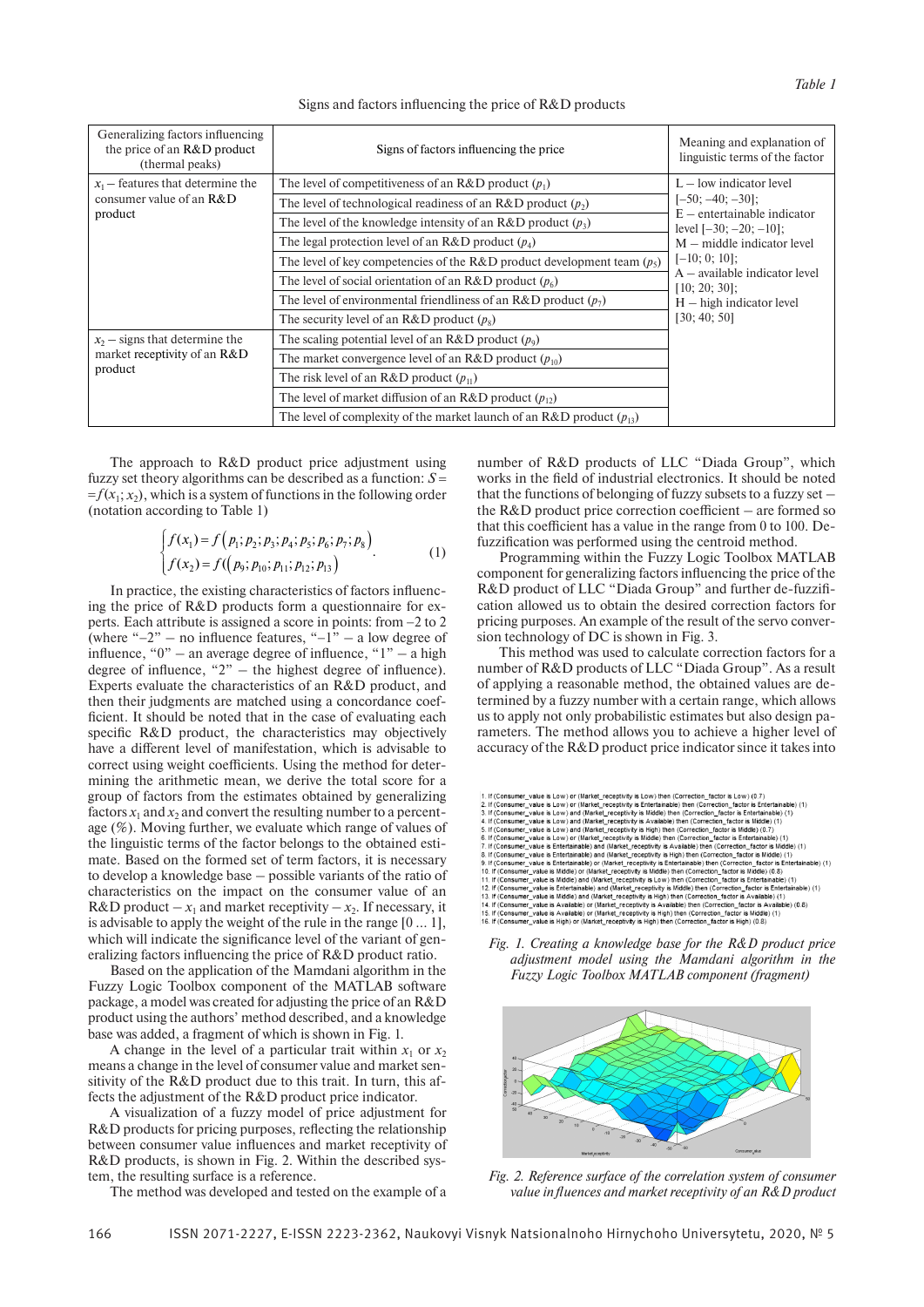

*Fig. 3. Results of determining the correction factor for ricing purposes for the DC servo conversion technology LLC "Diada Group" using Fuzzy Logic Toolbox MATLAB*

account a set of features characteristic of the R&D product and the changing market situation.

Among the most common approaches to pricing for R&D products is the comparative one.

According to the Methods of evaluation of intellectual property rights (Order of the State Property Fund, 2008, No. 740), the price of an R&D product is formed by adjusting the sale prices (offers) similar objects arising from the contracts, the essential terms of which meet or will meet the conditions to determine the market value of the development [15].

The methods of the comparative approach provide the basis for setting the average market price for an R&D product. When applying a comparative approach to pricing, it is important to take into account reliable data relative to analogs, as well as the mutual correlation between the characteristics of the objects being compared. It is necessary to operate with objective estimates, which requires formalization, in particular in terms of adjusting the price of an R&D product by indicators of similar or different analogs (which reflect the manifestation of consumer value and market receptivity of the R&D product, which was mentioned above).

To generate a price for an R&D product based on a comparative methodological approach, we use the expression

$$
V_{int} = V_a + \sum_{j=1}^{m} \Delta V_{aj},
$$
 (2)

where  $V_{int}$  is the price of an R&D product, gr. units;  $V_a$  is the price of a similar R&D product, gr. units; *m* is the number of

features to compare  $\Delta V_{ai}$  is correction in the price  $(+, -)$  of the sale of a similar  $R\&D$  product, for the  $j<sup>th</sup>$  comparison feature.

In part, the method for evaluating developments using a comparative approach was revealed in [12], which will have its peculiarities for pricing tasks for R&D products.

To compare an R&D product with similar objects, a system of equations is formed, which, taking into account the adjustment, we will describe as follows

$$
\begin{cases}\nV_{int} - \Delta x_{11} \Delta V_1 - \Delta x_{12} \Delta V_2 - \dots - \Delta x_{1n} \Delta V_n \\
V_{int} - \Delta x_{21} \Delta V_1 - \Delta x_{22} \Delta V_2 - \dots - \Delta x_{2n} \Delta V_n \\
V_{int} - \Delta x_{31} \Delta V_1 - \Delta x_{32} \Delta V_2 - \dots - \Delta x_{3n} \Delta V_n\n\end{cases} (3)
$$
\n
$$
\begin{cases}\nV_{int} - \Delta x_{m1} \Delta V_1 - \Delta x_{m2} \Delta V_2 - \dots - \Delta x_{mn} \Delta V_n\n\end{cases}
$$

where  $x_{0j}$  is the value *j* of the correction coefficient for the object of evaluation;  $x_a$  is the value of the  $j<sup>th</sup>$  correction coefficient for the *a*-analogue;  $\Delta V_j$  is contribution to the unit price of the  $j<sup>th</sup>$  correction factor.

In matrix form, system (3) will have a description

$$
\Delta XV'=V;\quad V'=\begin{Bmatrix} V_{int} \\ \Delta V_1 \\ \cdots \\ \Delta V_n \end{Bmatrix};\quad V=\begin{Bmatrix} V_1 \\ V_1 \\ \cdots \\ V_m \end{Bmatrix};\quad V'=\Delta X^{-1}V,
$$

where  $\Delta X^{-1}$  is inverse matrix to the  $\Delta X$  matrix.

In order to determine the strength of the influence of factors that indicate the similarity or difference of the R&D product from its analogs in terms of consumer value and market receptivity, a scale of impact factors was compiled: weak (0– 3.3) medium (3.3–6.6), strong (6.6–10).

To test the described method of pricing for R&D product, further calculations are shown on the example of the DC servo conversion technology of LLC "Diada Group". For this purpose, 14 analog objects were selected and the signs of factors influencing the price from Table 1 were used. Table 2 is based on the influence of factors assessed by experts, coordination, and generalization of their opinions.

*Table 2*

Evaluation of characteristics of analogs of R&D products – technologies of DC servo conversion of LLC "Diada Group"

| R&D product and its               | Evaluation of signs of factors influencing the price of R&D product analogs, points |                |       |       |       |         |       |                            |             |          | Prices,  |          |          |                        |
|-----------------------------------|-------------------------------------------------------------------------------------|----------------|-------|-------|-------|---------|-------|----------------------------|-------------|----------|----------|----------|----------|------------------------|
| market analogs <sup>*</sup>       | p <sub>I</sub>                                                                      | p <sub>2</sub> | $p_3$ | $p_4$ | $p_5$ | $p_{6}$ | $p_7$ | $p_{\scriptscriptstyle R}$ | $p_{\rm o}$ | $p_{10}$ | $p_{II}$ | $p_{12}$ | $p_{13}$ | thousand<br><b>UAH</b> |
| DC servo conversion<br>technology | 9.4                                                                                 | 7.3            | 3.4   | 8.5   | 5.6   | 6.2     | 1.9   | 5.6                        | 7.1         | 6.3      | 5.0      | 6.9      | 3.5      |                        |
| 1                                 | 9.3                                                                                 | 9.1            | 6.9   | 9.1   | 8.9   | 9.6     | 7.3   | 5.6                        | 6.3         | 7.8      | 4.3      | 5.6      | 3.4      | 99.55                  |
| $\overline{2}$                    | 8.4                                                                                 | 7.2            | 1.9   | 3.9   | 4.2   | 3.9     | 5.1   | 7.1                        | 6.3         | 7.1      | 2.1      | 4.5      | 7.2      | 69.77                  |
| 3                                 | 4.5                                                                                 | 4.9            | 2.8   | 5.7   | 4.8   | 4.9     | 4.9   | 6.7                        | 7.1         | 7.0      | 7.2      | 5.6      | 4.9      | 119.00                 |
| 4                                 | 8.9                                                                                 | 9.0            | 8.4   | 8.9   | 8.9   | 9.4     | 7.1   | 3.9                        | 4.5         | 5.9      | 6.0      | 7.8      | 7.1      | 11.52                  |
| 5                                 | 4.1                                                                                 | 1.8            | 1.6   | 5.1   | 4.1   | 1.9     | 2.3   | 1.6                        | 4.3         | 4.5      | 7.0      | 5.1      | 3.0      | 63.00                  |
| 6                                 | 6.9                                                                                 | 7.1            | 3.0   | 4.0   | 5.2   | 4.8     | 3.2   | 6.3                        | 4.5         | 5.1      | 6.3      | 5.6      | 4.5      | 83.56                  |
| 7                                 | 4.1                                                                                 | 4.3            | 2.8   | 6.3   | 6.3   | 7.5     | 5.8   | 6.3                        | 4.7         | 5.0      | 6.2      | 5.1      | 7.1      | 60.2                   |
| 8                                 | 5.8                                                                                 | 4.9            | 1.7   | 4.9   | 4.1   | 5.7     | 1.5   | 2.2                        | 5.7         | 6.7      | 8.9      | 6.1      | 4.2      | 71.6                   |
| 9                                 | 4.5                                                                                 | 3.9            | 1.5   | 4.0   | 5.6   | 5.8     | 3.0   | 4.0                        | 7.1         | 4.7      | 4.3      | 5.5      | 3.7      | 69.5                   |
| 10                                | 8.4                                                                                 | 7.1            | 1.5   | 4.1   | 4.5   | 5.0     | 5.9   | 6.0                        | 7.1         | 7.1      | 3.4      | 3.9      | 8.0      | 71.92                  |
| 11                                | 5.1                                                                                 | 5.7            | 4.5   | 3.9   | 5.2   | 5.0     | 4.9   | 7.1                        | 7.0         | 7.2      | 6.8      | 6.1      | 5.0      | 148.57                 |
| 12                                | 9.1                                                                                 | 9.0            | 8.4   | 8.9   | 8.9   | 9.4     | 7.1   | 3.9                        | 4.0         | 6.1      | 6.2      | 8.0      | 6.0      | 12.03                  |
| 13                                | 5.0                                                                                 | 4.9            | 5.8   | 2.3   | 3.4   | 3.1     | 5.1   | 3.0                        | 4.2         | 5.0      | 6.3      | 5.5      | 4.0      | 75.34                  |
| 14                                | 6.0                                                                                 | 8.2            | 4.5   | 6.1   | 5.8   | 6.7     | 7.1   | 6.0                        | 4.3         | 7.1      | 8.0      | 4.5      | 3.9      | 91.84                  |

\* Analogues are products of companies: Siemens, "Dneproresurs" LTD and others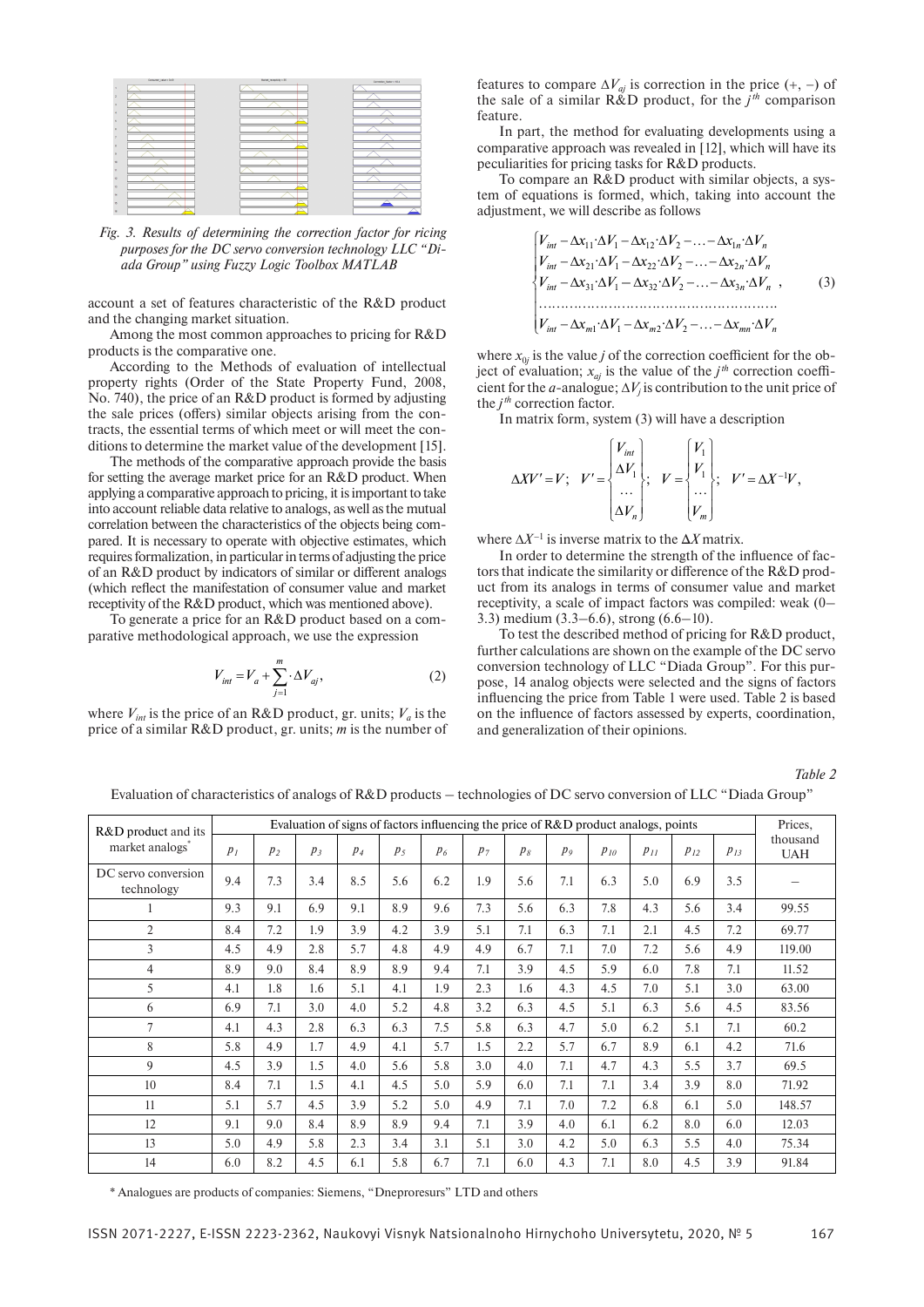Based on the data in Table 2, the matrices Δ*X* and *V* are formed, the inverse matrix to  $\Delta X$  is calculated, and this solution is obtained

| (5) |  |
|-----|--|
|     |  |
|     |  |
|     |  |
|     |  |
|     |  |

The element  $V_{in}$  is the average market price of the object of evaluation, which is 76.34 thousand UAH. Taking into account the inherent features of analogs, the price of technology of servo conversion of DC has changed due to the levels of signs of the R&D product: competitiveness – reduced by 4.56 thousand UAH; technological readiness – increased by 11.23 thousand; knowledge intensity – reduced by 1.83 thousand UAH; legal protection – increased by 1.8 thousand UAH; key competencies of the development team – reduced by 14.13 thousand UAH; social orientation – increased by 8.45 UAH; environmental friendliness – increased by 3.04 thousand; security – reduced by 11.92 thousand UAH; scaling capacity – increased by 1.63 thousand UAH; the potential for market convergence – reduced by 9.12 thousand UAH. Risk is increased by 5.52 thousand UAH; market diffusion – discounted by 7.39 thousand UAH; the complexity of the market launch – reduced by 2.72 thousand UAH.

A positive or negative value of the obtained indicators shows the corresponding dynamics of their influence.

Thus, based on the results obtained, we can conclude about the nature of the consumer value and market receptivity of the analyzed R&D product, since they integrate i the corresponding signs of factors influencing the price of the R&D productnto their composition. For example, indicators that in solution (5) have a negative value, in particular: competitive ability, knowledge intensity, key competencies of the development team, security, market convergence potential, market diffusion, and the complexity of the R&D product market launch indicate the risks inherent to R&D products from the relevant attributes of these influencing factors.

Similar calculations were made for other types of R&D products of LLC "Diada Group". Practical results confirm the fact that the method allows you to get more accurate results in terms of the average market price of an R&D product. Certainly, the set of factor signs influencing the price of an R&D product may change, depending on the type of R&D product and changing market conditions. Therefore, this method is more flexible for pricing purposes, compared to the known ones. This method allows you to quickly adjust the price of an R&D product, in accordance with changes in market conditions, and even the R&D product warehouse. Based on this, the method can be used for pricing in the short and medium-term. In the case of using the method for the purposes of strategic pricing can have errors, because the changing market conditions are leveled.

The model of providing pricing for R&D products based on the method for forming the price of an R&D product taking into account its consumer value and market receptivity, as well as tools for determining the average market price for an R&D product allows you to compare the adjusted price of an R&D product with the average market price and set the optimal level of the required price. The results of calculations carried out on the example of R&D products of LLC "Diada Group" are summarized in Table 3.

Reading of the results showed that the price set by LLC "Diada Group" for the technology of DC servo conversion is 67.45 thousand UAH. The calculations show that the technology is characterized by a fairly high indicator of consumer value  $(H - 34.9)$ , due to a significant level of innovation of the components, as well as a high indicator of market receptivity. The price correction factor for this R&D product is 18.4 %. Therefore, the price of this technology can be increased to 79.86

*Table 3*

Comparison of prices for R&D products of LLC "Diada Group", obtained by the authors' methods, with average market prices of analogs

|                | R&D products                                                              |                                                  |                                                                              | The value of linguistic terms of the factor<br>influencing the price of R&D product | coefficient                                    | /unit<br>5                                      | unit                                                                                                          | analog of<br>thousand UAH/unit<br>The average market<br>product,<br>of an:<br>R&D<br>price |
|----------------|---------------------------------------------------------------------------|--------------------------------------------------|------------------------------------------------------------------------------|-------------------------------------------------------------------------------------|------------------------------------------------|-------------------------------------------------|---------------------------------------------------------------------------------------------------------------|--------------------------------------------------------------------------------------------|
| No             |                                                                           | Price of R&D<br>product,<br>thousand<br>UAH/unit | features that<br>determine the<br>consumer value of<br>$R&D$ product $(x_1)$ | features that<br>determine the<br>market receptivity of<br>$R&D$ product $(x_2)$    | Mamdani model).<br>(based on the<br>Correction | thousand UAH,<br>R&D product,<br>Adjusted price | The average market<br>authors' method)<br>Group"<br>thousand UAH,<br>price for R&D<br>product of LL<br>"Diada |                                                                                            |
| -1             | DC servo conversion<br>technology<br>$(XDX-200$ series)                   | 67.45                                            | H(34.9)                                                                      | H(35)                                                                               | $+18.40$                                       | 79.87                                           | 76.34                                                                                                         | 84.50                                                                                      |
| $\overline{2}$ | The device of<br>smooth start, a series<br>of SSB (model)<br>$SSB-21-170$ | 32.71                                            | A(21.3)                                                                      | M(8.7)                                                                              | $+3.26$                                        | 33.78                                           | 35.60                                                                                                         | 50.12                                                                                      |
| 3              | The device of<br>smooth start, a series<br>of SSB (model<br>$SSB-21-210$  | 47.57                                            | A(12.6)                                                                      | $E(-5.4)$                                                                           | $-1.03$                                        | 46.14                                           | 45.13                                                                                                         | 40.20                                                                                      |
| 4              | DM series magnetic<br>plate control device<br>$(modl DM-12-1)$            | 10.27                                            | H(41.2)                                                                      | $M (-0.1)$                                                                          | $+2.14$                                        | 10.41                                           | 12.50                                                                                                         | 16.80                                                                                      |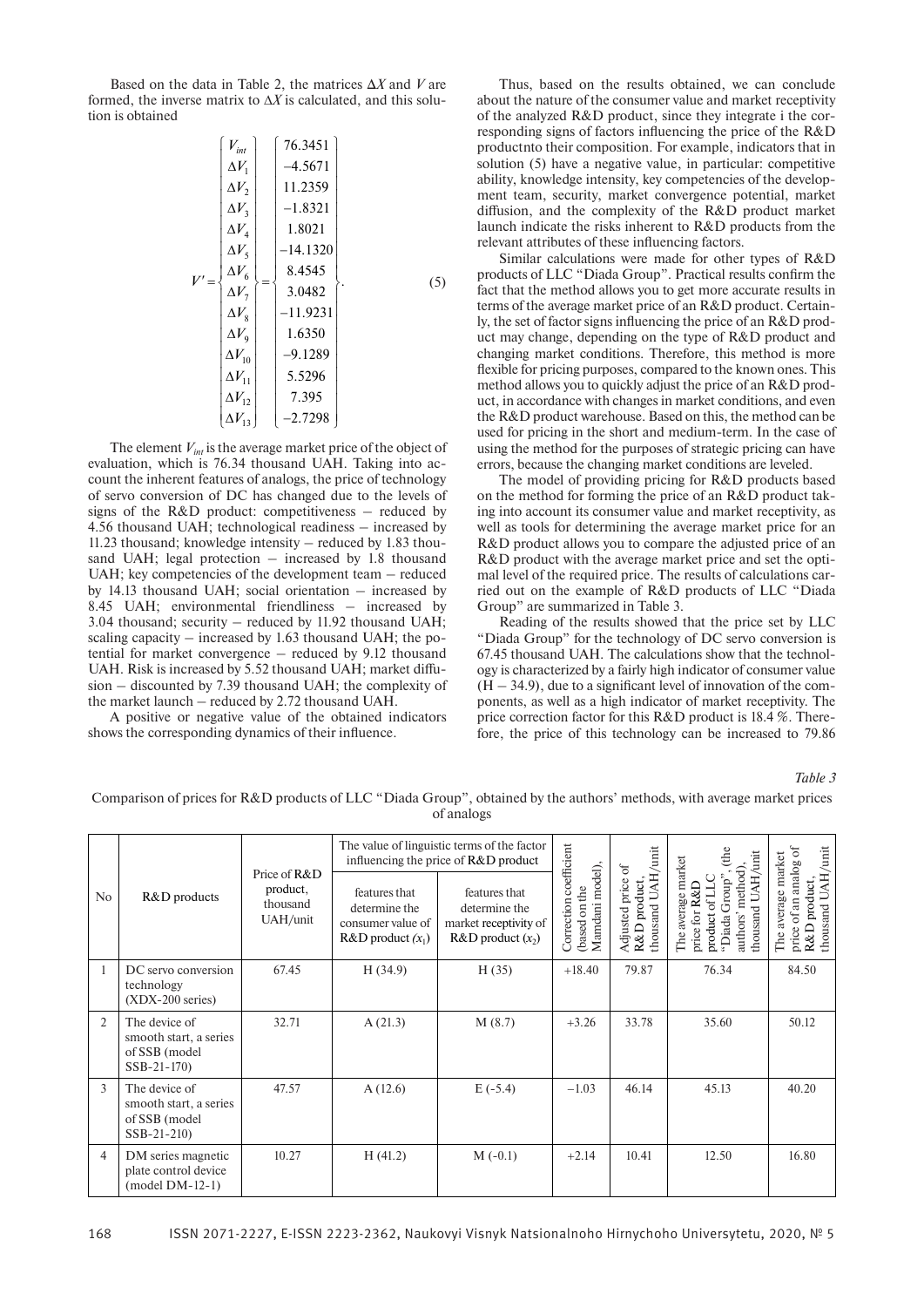thousand UAH. The possibility of increasing the available price for this technology is also confirmed by applying the authors' approach to the formation of the average market price, for which the value obtained was 76.34 thousand UAH. Both possible prices for the analyzed R&D product are lower than the market price of the analogs – 84.5 thousand UAH. That is, LLC "Diada Group" can increase the current price for the technology of DC servo conversion (for example, to the proposed level of 79.87 or 76.34 thousand UAH.) because the technology is successfully accepted by the market and has a high level of consumer value, which provides it with competitive advantages. Accordingly, the company will have a higher level of profitability. Further increase in the price, for example, to the level of the average market price of analogs (84.5 thousand UAH), should be studied on the basis of demand flexibility.

The described situation is also typical for devices from positions 2 and 4 in Table 3. As for the soft start device, SSB series (model SSB-21-210), the current price is 47.57 thousand UAH. It should be reduced by 1.03 , that is, to the level of 46.14 thousand UAH, or the level of 45.13 thousand UAH – to the received average market price of the R&D product. The received prices remain higher than the market price of the analog – 40.20 thousand UAH, but they are reasonable and will help to increase the competitive position of this device in the market of industrial electronics.

**conclusions.** Increasing turbulence of innovative development actualizes the problem of developing tools to ensure relatively stable business functioning. In the economic sphere, this is happening in the background of the search for effective methods for determining the key performance indicators of innovative business, which, in particular, include R&D valuation methods. The authors' model of pricing for R&D products is developed while carrying out the research. It is based on the methodology of forming the price of R&D products taking into account its consumer value and market receptivity, the matrix method for forming the average market price of R&D products, and the approach to comparing the obtained showings with the prices of market analogs.

The hypotheses established to achieve the research aim were tested through the evaluation procedure of various R&D products that are produced by industrial electronics companies and whose products lay the technical and technological potential for the development of other industrial enterprises, including the mining industry.

*Hypothesis 1* is true, since the method for pricing for the R&D product based on its customer value and market receptivity is developed based on Mamdani algorithm of fuzzy set theory, allows to formalize and to consider different parameters that define consumer value and market receptivity of the R&D product. The correction coefficient developed using this method contributes to the formation of a reasonable price for an R&D product and is flexible in use. This method allows you to set the optimal price of R&D products in a changing market and therefore is important when making decisions on investment projects. The matrix method for determining the average market price for R&D products is relatively maneuverable compared to existing ones. It allows you to quickly adjust both the composition of R&D products features and, in fact, their prices, taking into account their inherent characteristics and market positions.

*Hypothesis 2* is also true since the formed features of generalizing factors influencing the price of the R&D product are universal and can be applied in the pricing process of any industrial enterprises. At the same time, it should be noted that the set of features may vary depending on the type of R&D product and the specifics of the market in a particular period.

*Hypothesis 3* is not fully true, since the developed model provides high performance mainly in the short and mediumterm. In the case of its use for the purposes of strategic pricing can have errors, because the changing market conditions are leveled. The price indicators obtained using the developed methodological support reflect the situation that is typical for the R&D product and its competitors in a certain and analyzed period.

**Acknowledgments.** The authors express their gratitude to the head and development team of LLC "Diada Group" for obtaining valuable practical knowledge and providing information about technologies in the field of industrial electronics, as well as the necessary data for conducting this research.

#### **references.**

**1.** Schwab, K. (2019). *The Global Competitiveness Report 2019. Switzerland: World Economic Forum*. Retrieved from http:// www3.weforum.org/docs/WEF\_TheGlobalCompetitiveness-Report2019.pdf.

**2.** IVSC (2020). *International Valuation Standarts 2020*. Retrieved from https://www.ivsc.org/files/file/view/id/1601.

**3.** TEGOVA (2020). *European Valuation Standards 2020*. Retrieved from https://www.tegova.org/en/p4912ae3909e49.

**4.** Borgs, C., Chayes, J., Chickering, D., Feige, U., Mahdian, M., Meek, C., & Saberi, A. (2015). *Price determination for items of low demand*. Retrieved from https://portal.unifiedpatents.com/patents/patent/US-7627515-B2.

**5.** Morenoa, S., & Epstein, D. (2019). The price of innovation – the role of drug pricing in financing pharmaceutical innovation. A conceptual framework *Journal of market access & health policy,*  2, 1-8. https://doi.org/10.1080/20016689.2019.1583536.

**6.** Chwastyk, P., & Kolosowski, M. (2014). Estimating the Cost of the New Product in Development Process. *Procedia Engineering, 69, 351-360.* https://doi.org/10.1016/j.proeng.2014.02.243

**7.** Barillas, F., & Shanken, J. (2018). Comparing asset pricing models. *The Journal of Finance*, 73(2), 715-754. https://doi. org/10.1111/jofi.12607.

**8.** Matushevska, O. A., & Katkova, N. V. (2017). Scientific and methodical approaches to forming the mechanism for ensuring the economic sustainability of industrial enterprises. *Naukovyi Visnyk Natsionalnoho Hirnychoho Universytetu*, (5), 123-131.

**9.** Kiselakova, D., Sofrankova, B., Cabinova, V., Onuferova, E., & Soltesova, J. (2018). The Impact of R&D Expenditure on the Development of Global Competitiveness within the CEE EU Countries*. Journal of Competitiveness, 10*(3), 34 50. https://doi.org/10.7441/joc.2018.03.03.

**10.** Wang, M. Y. (2016). The valuation methods and applications for academic technologies in Taiwan. In *2016 Portland International Conference on Management of Engineering and Technology (PICMET), IEEE*, (pp. 1320-1327). Honolulu, HI, USA. https://doi.org/10.1109/PICMET.2016.7806739.

**11.** Pylypenko, H., Fedorova, N., Hyzenko, I., & Naumenko, N. (2020). Paradoxes of Economic Development: Science and Innovation in the Modern World. *Naukovyi Visnyk Nat*sionalnoho Hirnychoho Universytetu, (2), 153-159. https://doi. org/10.33271/nvngu/2020-2/153.

**12.** Prokhorova, V., Korzh, R., Mrykhina, O., Koleshchuk, O., & Mirkunova, T. (2019). Evaluation of Innovative Technologies in Conditions of the Digital Economics. *International Journal of Recent Technology and Engineering (IJRTE), 8*(3C)*,*  230-236. https://doi.org/10.35940/ijrte.C1039.1183C19.

**13.** Prokhorova, V., Korzh, R., Mrykhina, O., Koleshchuk, O., & Mirkunova, T. (2020). Innovative Technologies Under Digital Economics Conditions. *International Journal of Advanced Science and Technology*, 29(8s), 2504-2510.

**14.** Verkhovna Rada of Ukraine. Legislation of Ukraine (n.d.). *Resolution of the Cabinet of Ministers of Ukraine "On approval of the National standard No. 4 "Assessment of property rights of intellectual property" dated 03.10.2007 No. 1185*. Retrieved from https://zakon.rada.gov.ua/laws/show/1185-2007-%D0%BF#Text.

**15.** State websites of Ukraine (n.d.). *Decree of the State Property Fund of Ukraine "On approval of the Methodology for assessing property rights of intellectual property" dated 25.06.2008 No. 740*. Retrieved from https://zakon.rada.gov.ua/laws/show/z0726 08#Text.